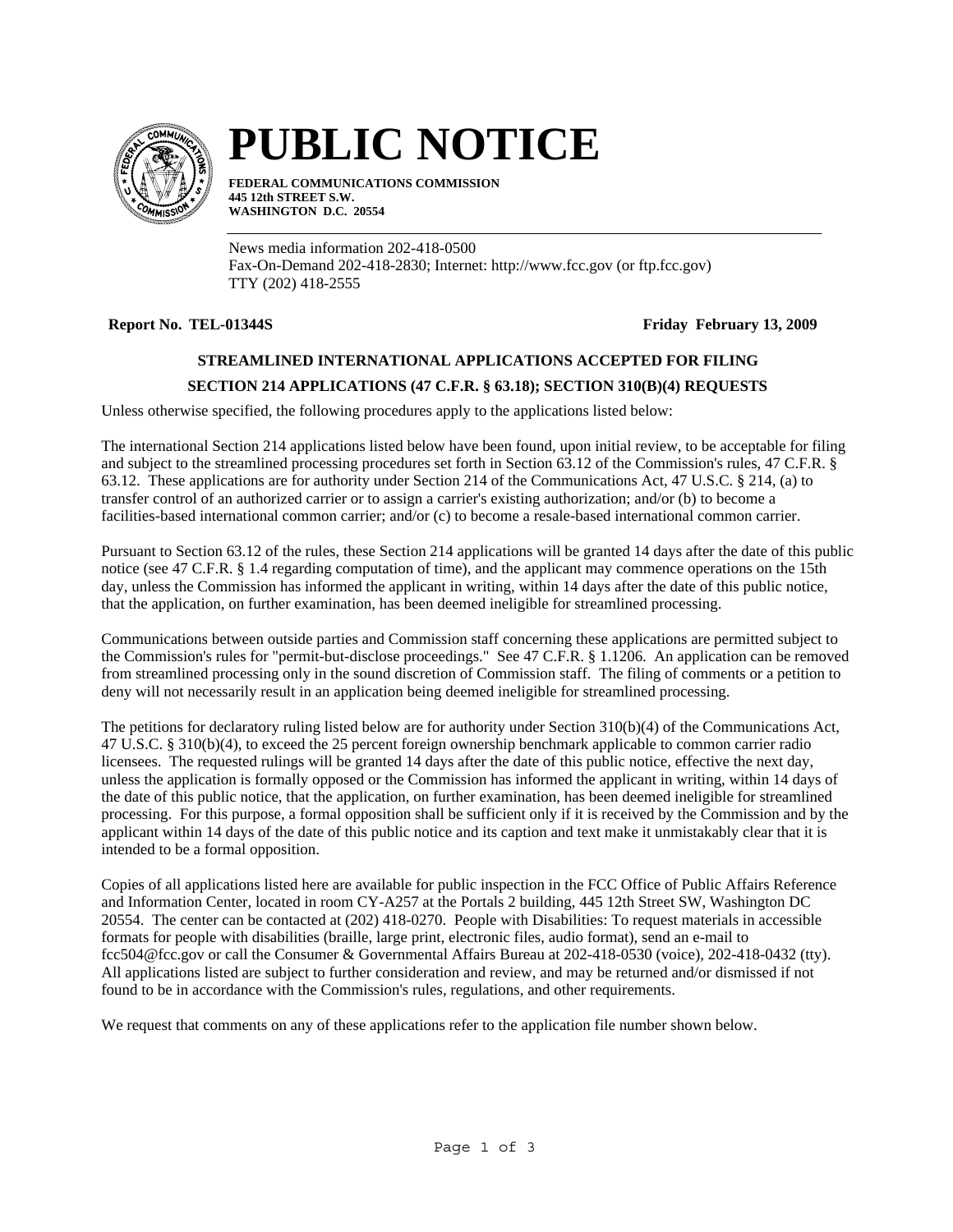**ITC-214-20090127-00030** E

International Telecommunications Certificate

**Service(s):** Global or Limited Global Facilities-Based Service, Global or Limited Global Resale Service

Ccline, Inc.

Sateo, Inc.

Application for authority to provide facilities-based service in accordance with section 63.18(e)(1) of the Commission's rules, and also to provide resale service in accordance with section 63.18(e)(2) of the Commission's rules, 47 C.F.R. § 63.18(e)(1), (2).

**ITC-214-20090205-00081** E

EnTelegent Solutions, Inc.

International Telecommunications Certificate

**Service(s):** Global or Limited Global Resale Service

Application for authority to provide resale service in accordance with section 63.18(e)(2) of the Commission's rules, 47 C.F.R. § 63.18(e)(2).

**ITC-214-20090206-00086** E

International Telecommunications Certificate

**Service(s):** Individual Switched Resale Service

Application for authority to provide resale service in accordance with section 63.18(e)(2) of the Commission's rules, 47 C.F.R. § 63.18(e)(2).

**ITC-ASG-20081217-00538** E Midcontinent Communications

**Assignment** 

**Current Licensee:** Charter Fiberlink. LLC

**FROM:** Charter Fiberlink. LLC

**TO:** Midcontinent Communications

Application for consent to the assignment of certain tangible and intangible assets, related liabilities and customer base from Charter Fiberlink, LLC (Charter Fiberlink) to Midcontinent Communications (Midcontinent). Pursuant to the terms of an Asset Purchase Agreement dated October 7, 2008, Midcontinent will acquire from Charter Fiberlink all of its assets used to provide international service and its customer base in the communities of Bemidji, Cass Lake, International Falls and Ranier, Minnesota. Midcontinent will provide services to its newly acquired customers pursuant to its existing international section 214 authorization, ITC-214-20010606-00327. Charter Fiberlink will continue to provide services to its remaining customers pursuant to its international section 214 authorization, ITC-214-20030127-00071.

Midcontinent Communications Investor, LLC (Midcontinent Investor) and TCI-Midcontinent, LLC each has a 50% ownership interest in Midcontinent. Midcontinent Investor is 100% owned by Midcontinent Media, Inc., which in turn is 95.81% owned by Larry Bentson. TCI-Midcontinent is wholly owned by Comcast Corporation, a public company organized in Pennsylvania in which no individual or entity holds a 10 percent or greater ownership interest.

**ITC-T/C-20081024-00475** E VoIP TEL, L.P.

Transfer of Control

**Current Licensee:** VoIP TEL, L.P.

**TO: FROM:** VoIP TEL, L.P. VoIP TEL, L.P.

Application for consent to the transfer of control of international section 214 authorization, ITC-214-20060718-00356, held by VoIP TEL, L.P. (VoIP), from two of its shareholders to the remaining two shareholders. Specifically, on December 15, 2007, without prior Commission approval, Ismail Ali sold his 24.75% interest in VoIP to Mubarak Maknojia, an existing shareowner of VoIP. In a separate transaction on the same date, also without prior Commission approval, Amin Hemani sold his 24.75% interest in VoIP to Muhammad Ali, an existing shareowner of VoIP. Upon closing, Mubarak Maknojia and Muhammad Ali each now holds a 49.5% ownership interest in VoIP. The remaining 1% ownership interest is held by VoIP Tech, LLC (Tech), which serves as managing partner of VoIP. Mubarak Maknojia and Muhammad Ali each now has a 50% ownership interest in Tech.

**ITC-T/C-20090116-00031** E CableCo

Transfer of Control

**Current Licensee:** CableCo

**FROM:** DB Zwirn Special Opportunities Fund, L.P.

**TO:** ZM Private Equity Fund II, LP

Application filed for consent to the transfer of control of international section 214 authorization, ITC-214-20040609-00224, held by CableCo d/b/a gh Valley L.D. (CableCo), from DB Zwirn Special Opportunities Fund, L.P. (DBZ-SOF) to ZM Private Equity Fund II, L.P. (ZM). CableCo is a wholly-owned direct subsidiary of Corona Holdings, Inc., which in turn is wholly owned by American Broadband Acquisition Corp, III. (ABAC III). ABAC III is owned by American Broadband Communications, LLC (30%) and SSF Partners LLC (70%). DBZ-SOF currently holds the majority member interest (99%) in SSF Partners. Pursuant to a corporate restructuring, DBZ-SOF will transfer its 99% interest in SSF Partners to ZM. (There will not be any change to the ownership of American Broadband Communications, LLC.)

Upon consummation, the following entities will hold 10 percent or greater equity interests in ZM: Pantheon Global Secondary Fund III "A", L.P. (31.3%) (Scotland based entity); Lexington Partners VI Holdings, L.P. (22.3%) (U.S. entity); Pantheon Global Secondary Fund III "B", L.P. (14.5%) (U.S. entity); Pomona Capital VII, L.P. (10.2%) (U.S. entity). Applicants state that no other entity or person will own a 10 percent or greater direct or indirect interest in ZM or CableCo. The day-to-day management and operations of SSF Partners will be delegated to SSF Advisors, LLC, consisting of three (3) individuals, all U.S. citizens: Timothy P. Bradley (36.84%); Alfred J. Puchala, Jr. (36.84%); Charles T. Lake, II (18.42%).